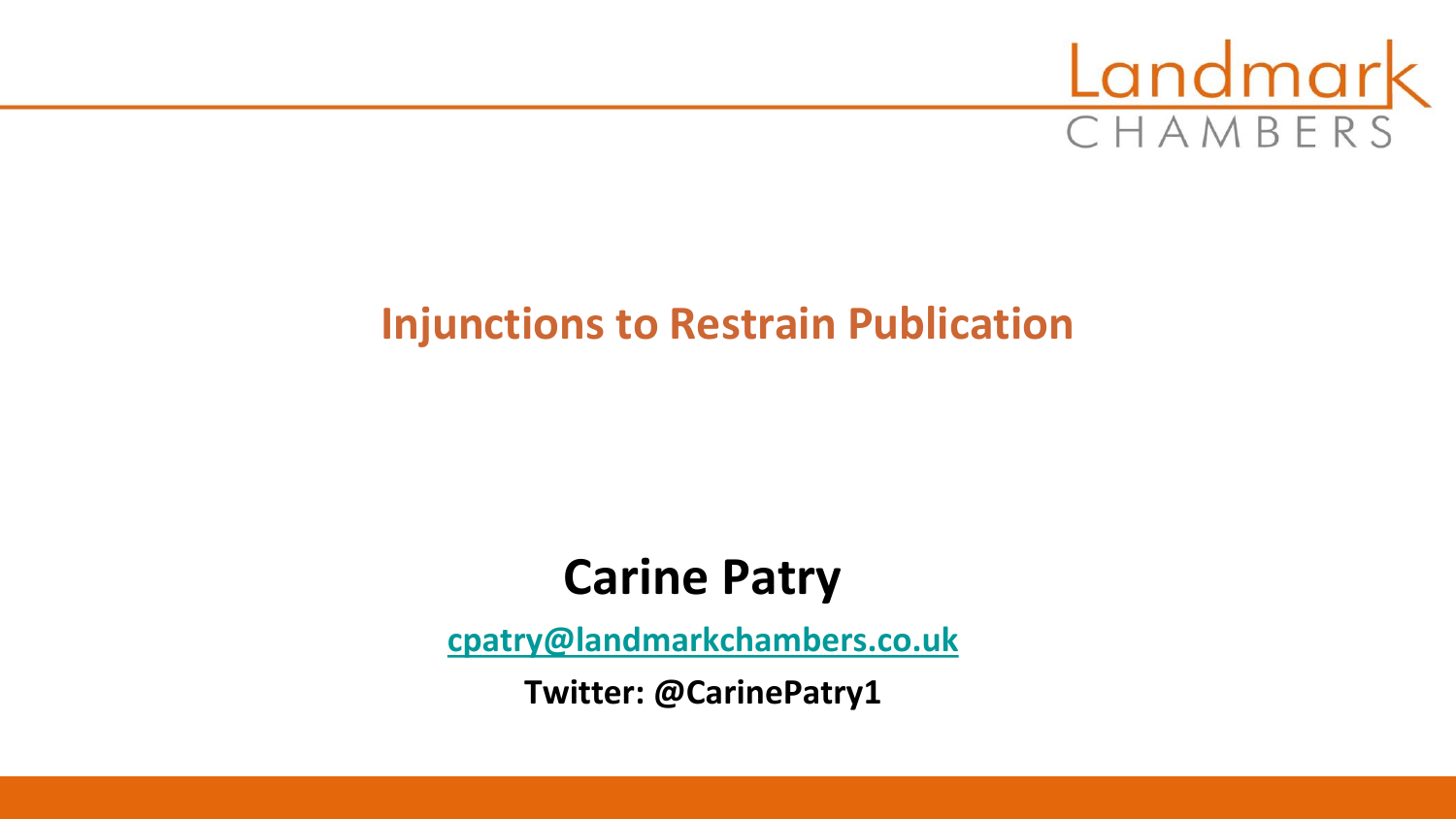#### **Issues to be considered: 3 questions**

- (1) Can an injunction be obtained in order to restrain publication of an OFSTED report before it is published?
- (2) If yes, then what principles will the courts apply?
- (3) Have there been any changes in the way the courts have addressed injunctions in this field and how likely is that to continue?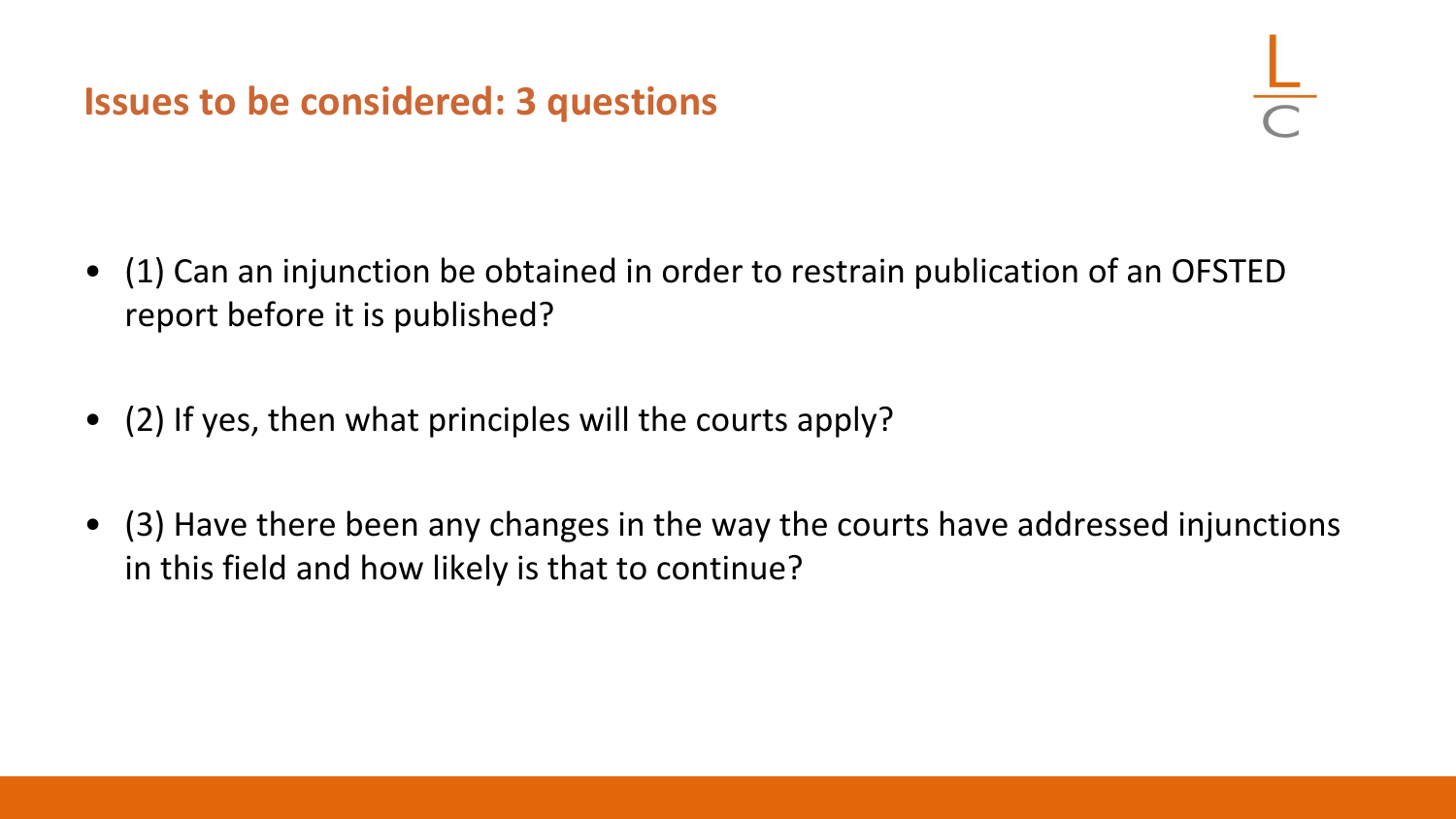# **(1) Can an injunction be obtained?**

- Remember that OFSTED is under a statutory duty to publish and therefore must do so, even if the inspected body has raised concerns
- But the answer is **yes**, sometimes, in limited circumstances
- Need to look briefly at the history of applications for injunctions in order to understand where we are now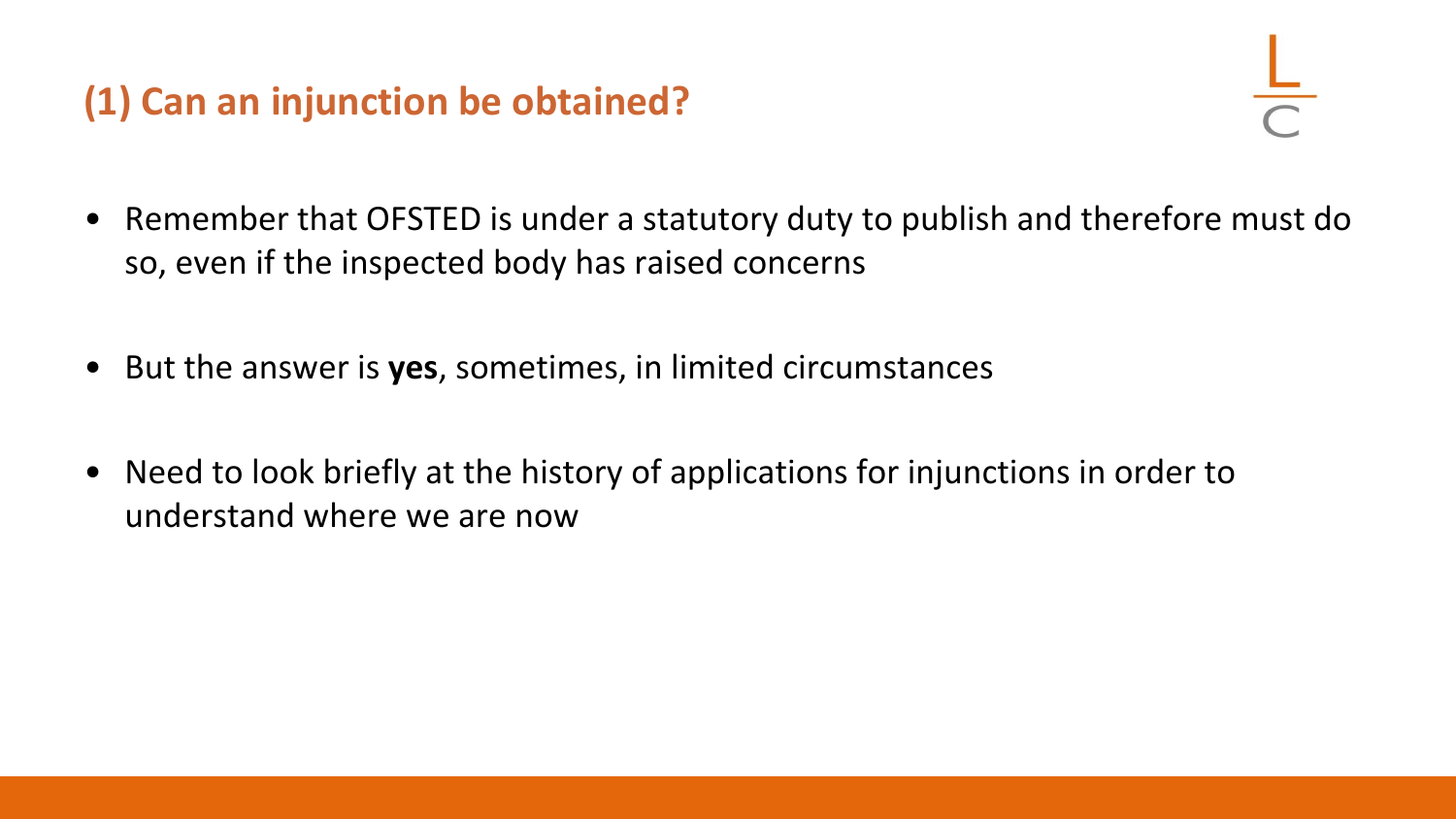## **2009: City College Birmingham Case**

- This was an application for an injunction to restrain publication *prior* to permission having been granted (in a claim for judicial review)
- Burton J, hearing the case, was not being asked to consider permission at that stage, but concluded that it was an arguable case (the test for permission)
- But despite the fact that the claim was arguable and merited a full hearing was not enough, the judge concluded that there needed to be "exceptional circumstances" or "most compelling reasons"
- He declined to grant the injunction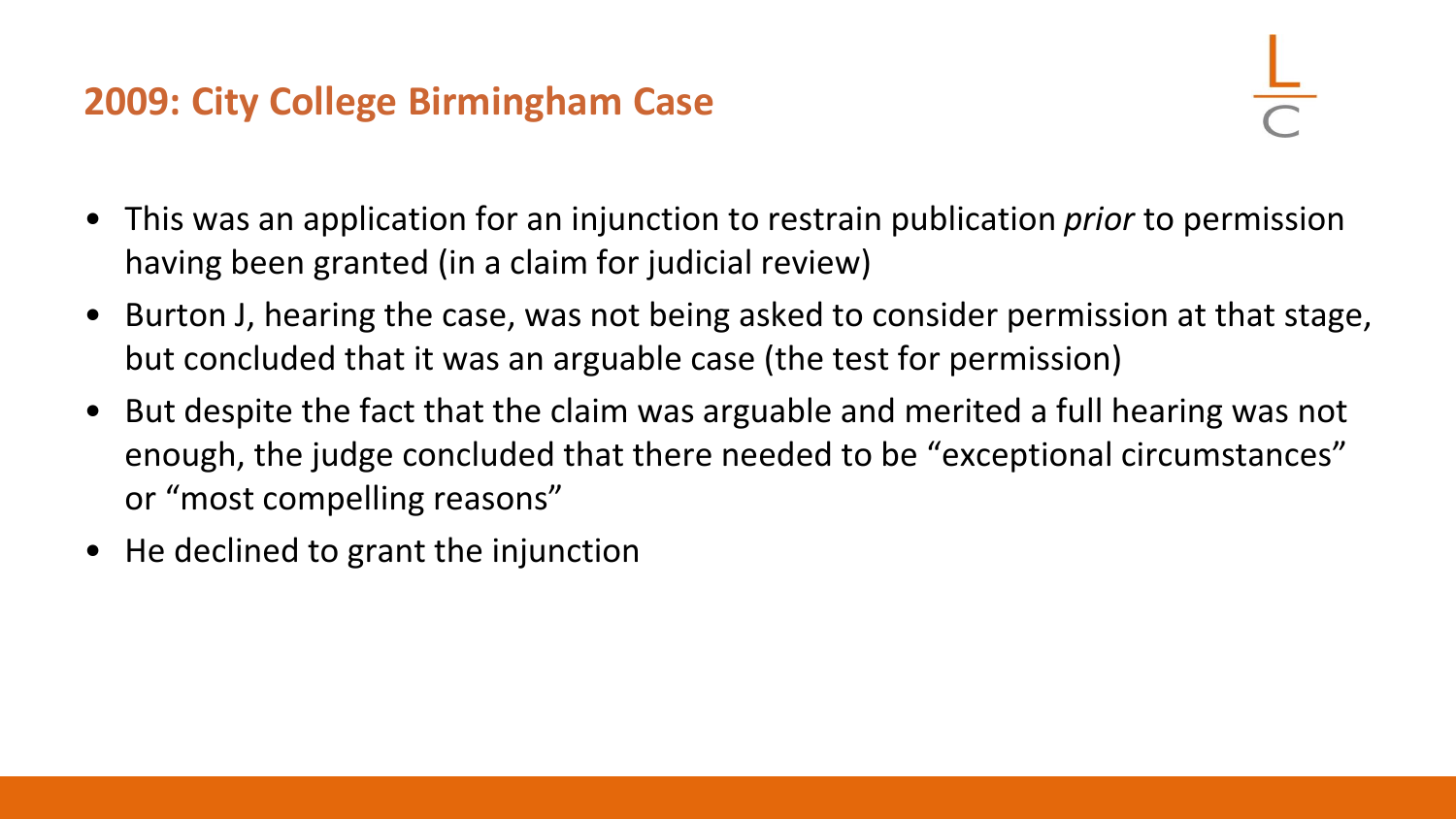#### **Cases since City College Birmingham**

- The City College Birmingham decision was used for many years as authority for how difficult it would be to obtain an injunction
- But in 2013, the tide started to turn
- In **Cambridge Associates Management v OFSTED** [2013] EWHC 1157, the Administrative Court granted an injunction pre-permission and the judge granting permission continued the injunction (although ultimately the challenge failed)
- Then in 2016 came **Interim Executive Board of X** v OFSTED [2016] EWHC 2004 (Admin)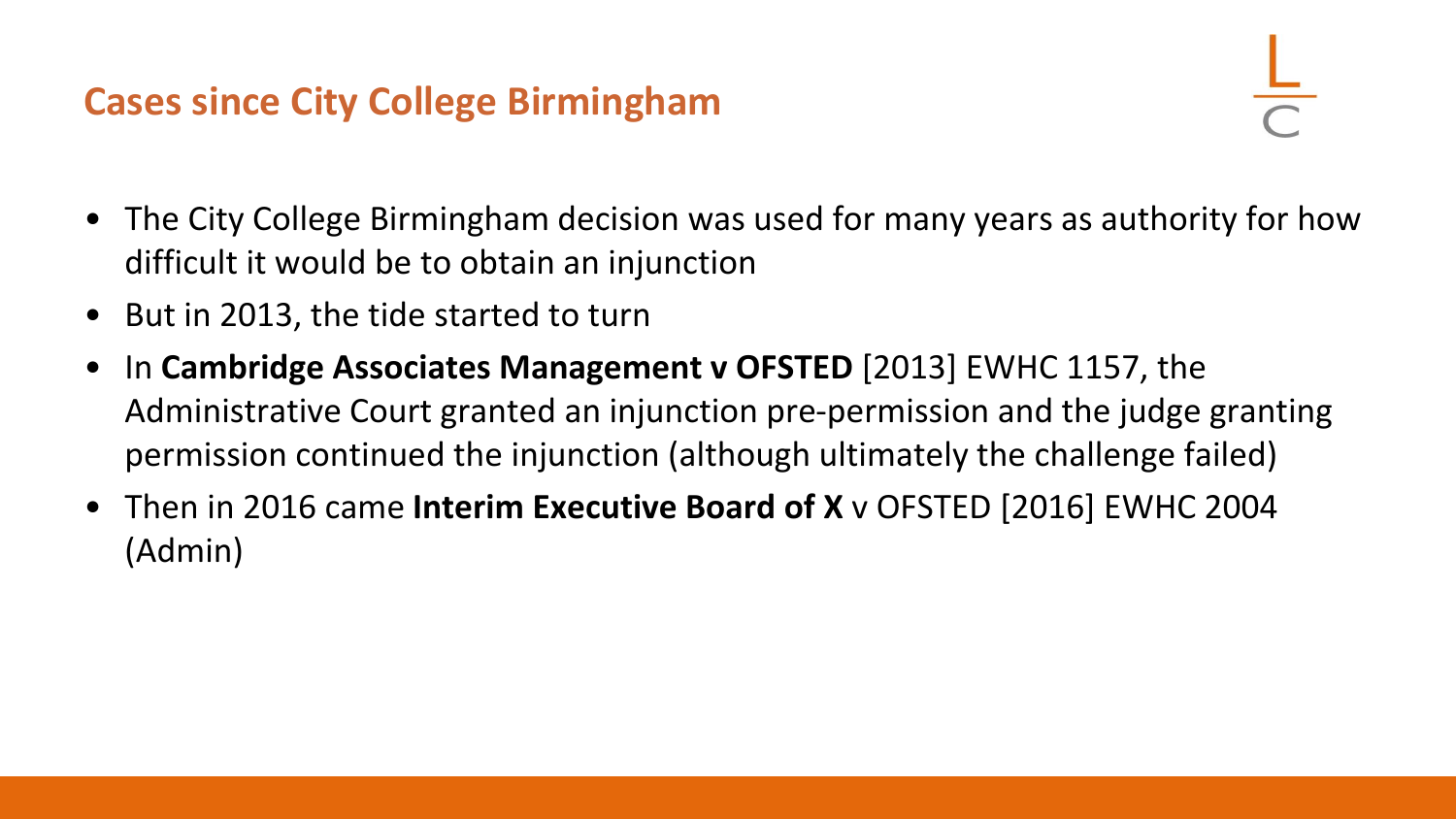## **Interim Executive Board of X v OFSTED**

- A school with an Islamic ethos
- Had recently come out of special measures
- Then within 6 months had a further inspection, prompted by a visit from the Chief Inspector of Schools, who had expressed a concern about segregation of boys and girls from Year 5
- That further inspection had produced a disastrous report, due to be published over the summer
- The school sought a pre-publication injunction, prior to permission stage
- It was **granted** by Stuart-Smith J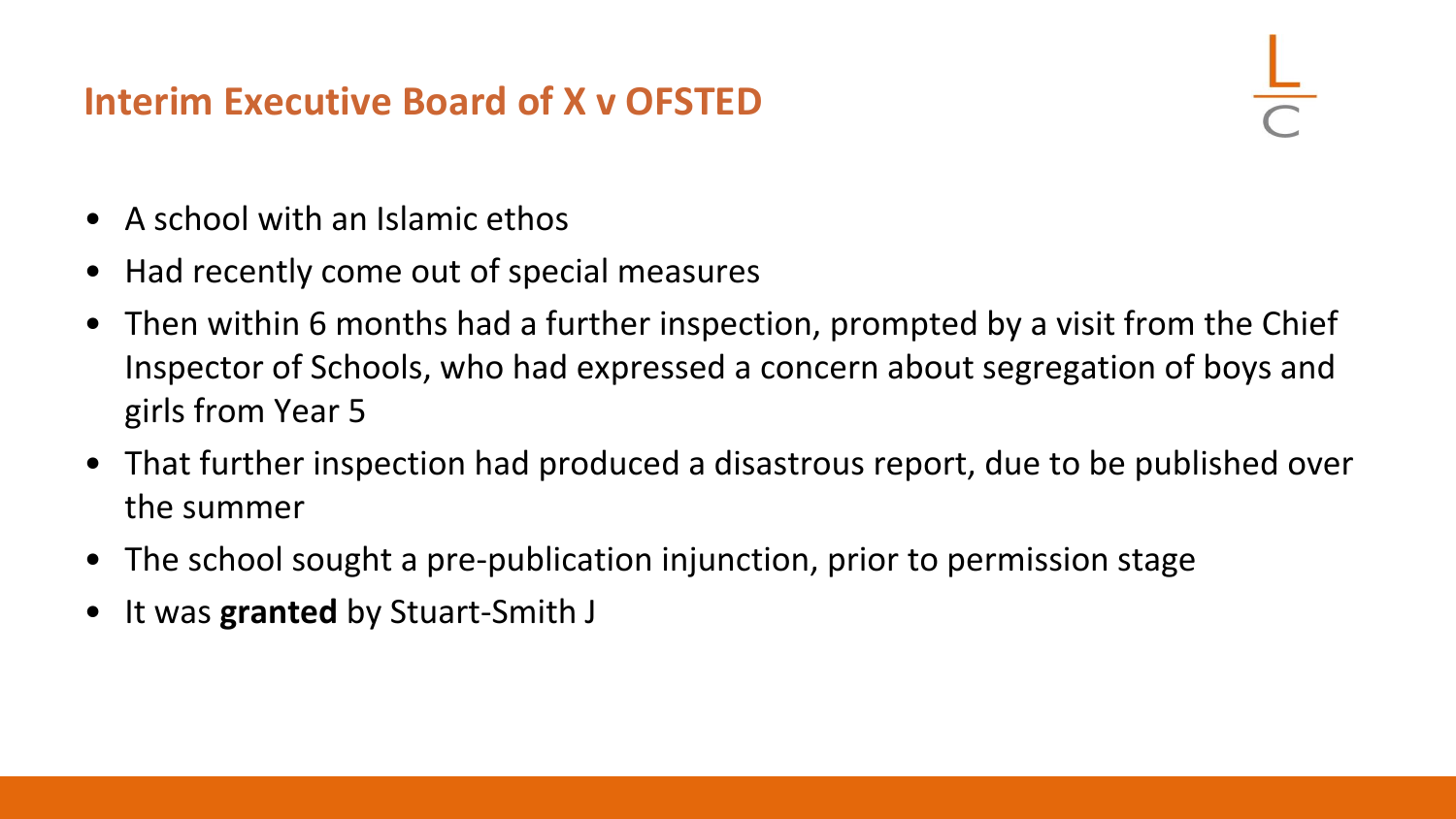## **Interim Board v OFSTED – continued**

- Stuart-Smith J concluded that the material he had seen showed that the unpublished report was "infected by a pre-determined mindset or bias"
- There was compelling evidence that publication of the report would cause irreparable damage and also the school would go back into special measures
- Concluded that the C had established a pressing ground for an injunction in exceptional circumstances
- The matter then came before Jay J on a 'rolled up' hearing 3 months later
- He allowed the challenge on two grounds and required OFSTED to re-examine the report & allow comment but then they could publish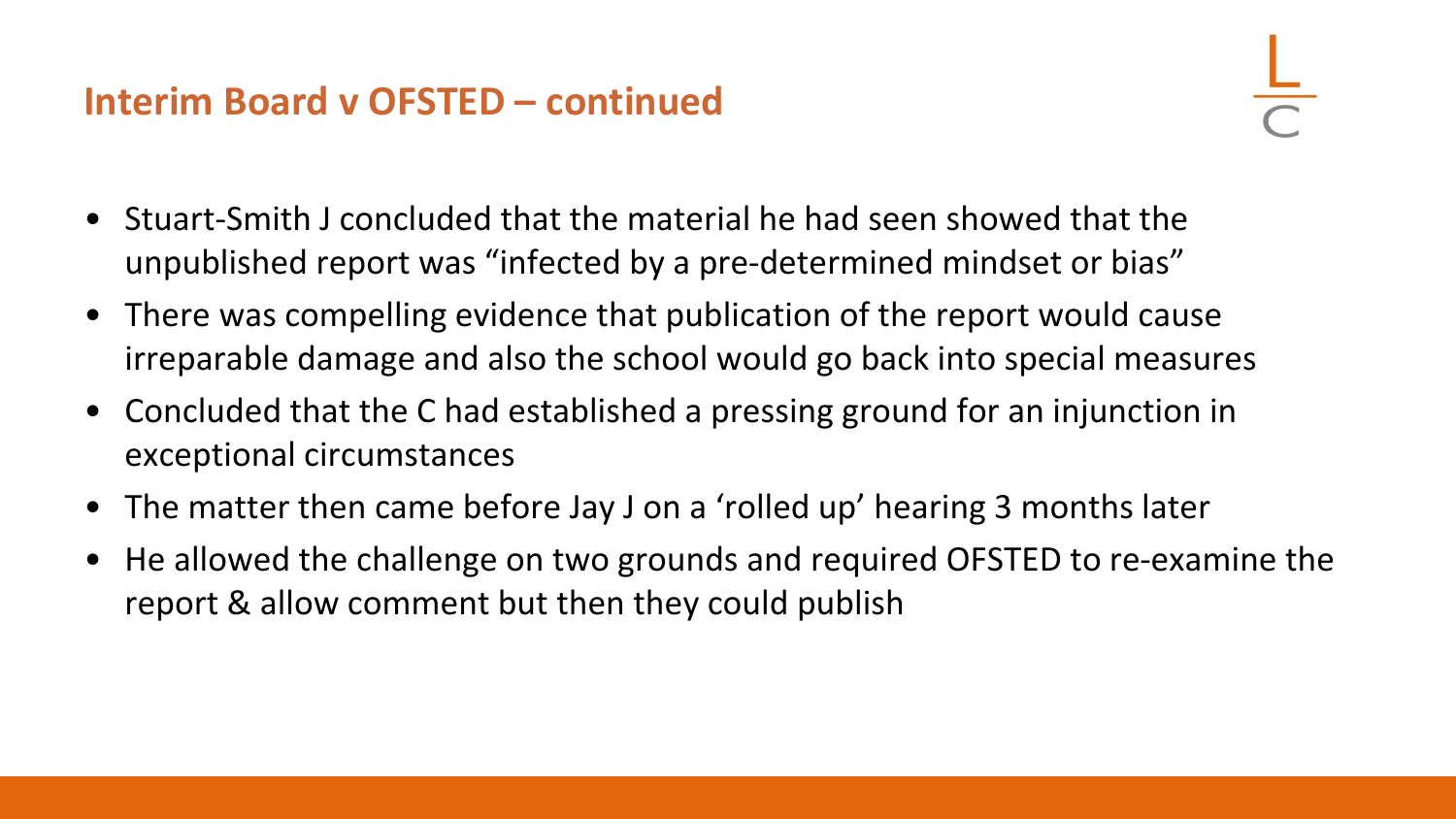#### **Interim Exec Board of Al-Hijrah & Durand**

- Court of Appeal lifted anonymity because on any basis either criticisms would be justified or school would be vindicated
- They allowed OFSTED's appeal on 3 grounds
- Concluded that the school's policy of segregation was unlawful discrimination
- **Durand Academy Trust v OFSTED** [2017] EWHC 2097
- In that case, Holman J had made an interim injunction and OFSTED agreed to the continuation of it until determination of the claim, but then applied to lift it. McGowan J declined to lift it.
- Report was quashed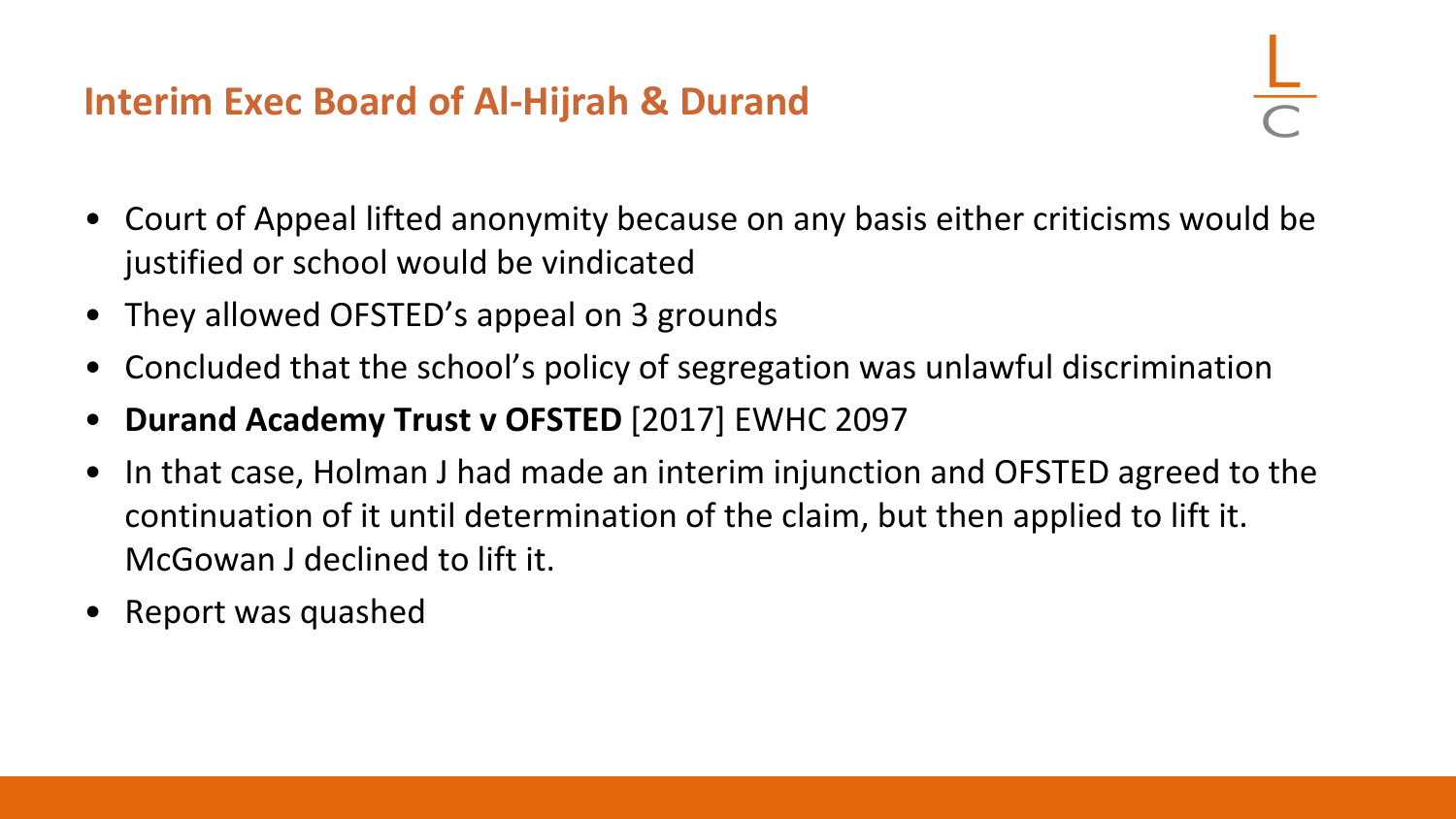# **(2) What Principles do the courts apply?**

- The Claimant in a public law injunction case has additional hurdles to overcome over & above a private law case
- There is a public interest in publishing OFSTED reports
- But this has to be balanced against the fact that defamatory statements may be published and damage of doing so may be irreparable
- The strength of the claim/nature of the circumstances will always be relevant in determining whether the grant an injunction
- Does there still need to be exceptional circumstances/compelling reasons? **Yes**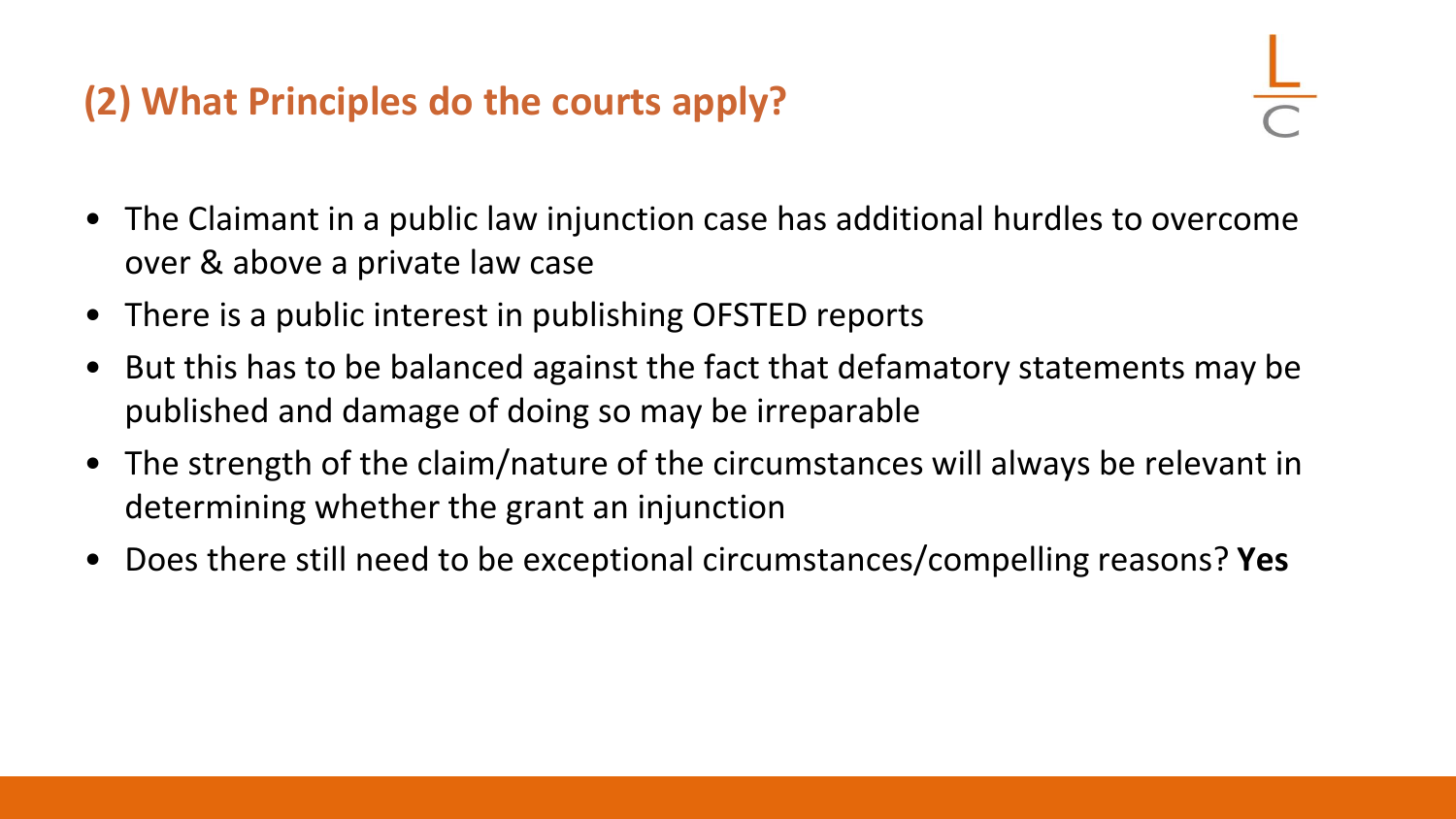# **(3) Changes to Principles?**

- So what has changed?
- City College Birmingham case: "exceptional circumstances"
- Interim Board of X: still "pressing need and pressing social need in exceptional circumstances"
- So nothing has changed but the courts do appear to be more willing to intervene
- Will often turn on the strength of the evidence of damage
- And each case will undoubtedly turn on its own facts